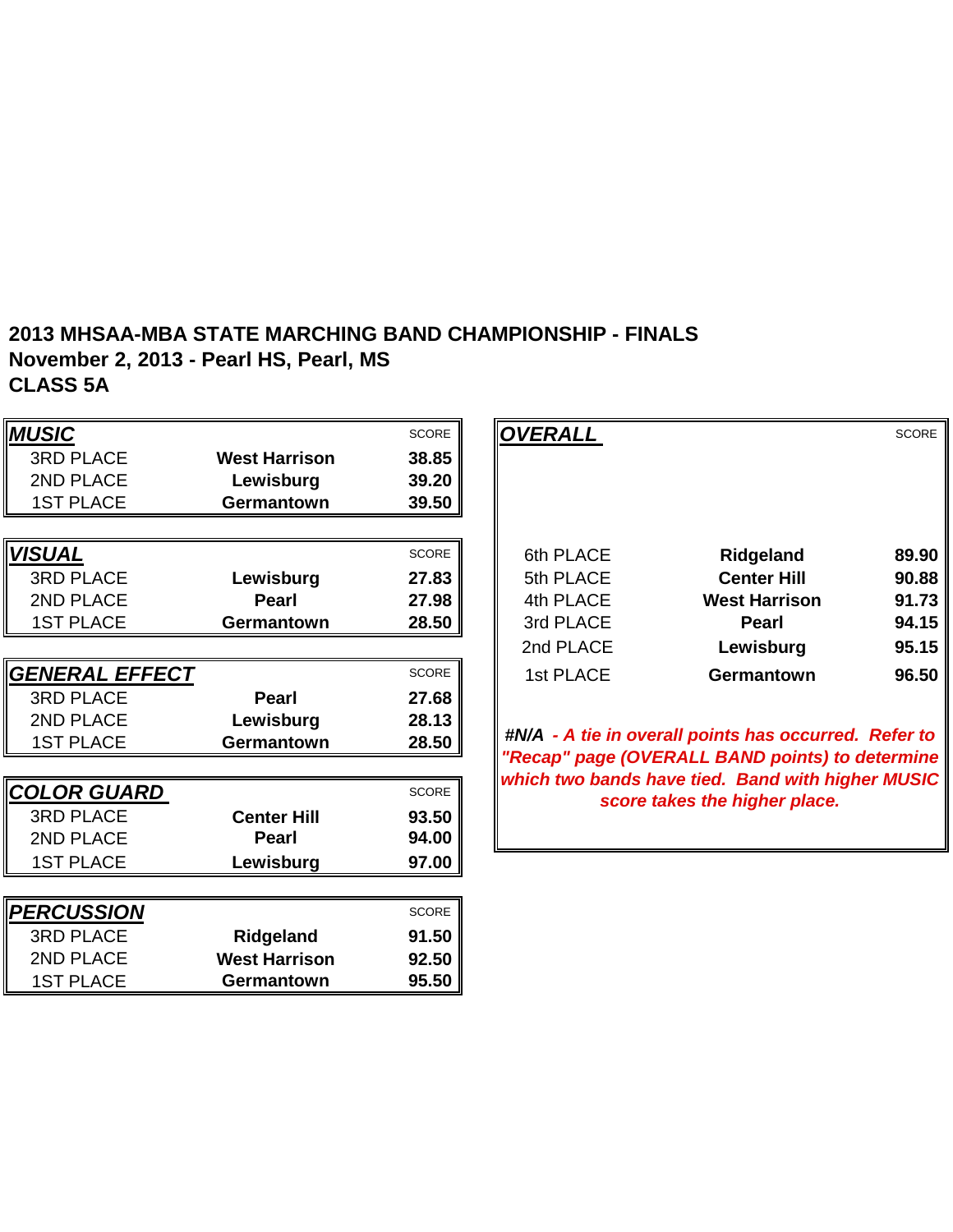# **2013 MHSAA-MBA STATE MARCHING BAND CHAMPIONSHIP - FINALS**

**November 2, 2013 - Pearl HS, Pearl, MS**

### **SCORING SUMMARY**

| <b>BAND</b>          |               | <b>MUSIC</b>   |                | <b>VISUAL</b> |              | <b>GENERAL EFFECT</b> |  |  |
|----------------------|---------------|----------------|----------------|---------------|--------------|-----------------------|--|--|
|                      | <b>JUDGE1</b> | <b>JUDGE 2</b> | <b>JUDGE 1</b> | Judge 2       | <b>MUSIC</b> | <b>VISUAL</b>         |  |  |
| <b>Center Hill</b>   | 37.700        | 38.000         | 26.100         | 27.150        | 13.200       | 13.200                |  |  |
| Ridgeland            | 37.000        | 38.700         | 24.900         | 27.450        | 13.500       | 12.375                |  |  |
| <b>West Harrison</b> | 38.700        | 39.000         | 25.500         | 26.700        | 13.875       | 12.900                |  |  |
| Pearl                | 38.100        | 38.900         | 28.050         | 27.900        | 13.725       | 13.950                |  |  |
| Lewisburg            | 39.000        | 39.400         | 27.150         | 28.500        | 14.100       | 14.025                |  |  |
| Germantown           | 39.200        | 39.800         | 28.350         | 28.650        | 14.325       | 14.175                |  |  |
|                      |               |                |                |               |              |                       |  |  |
|                      |               |                |                |               |              |                       |  |  |
|                      |               |                |                |               |              |                       |  |  |
|                      |               |                |                |               |              |                       |  |  |

| C<br>L<br>ASS |
|---------------|
|               |
|               |
|               |
| $\frac{5}{4}$ |

## **FINAL RESULTS**

| <b>BAND</b>          | <b>MUSIC</b>   |                | <b>VISUAL</b>  |           | <b>GEN EFFECT</b> |                         |              | <b>OVERALL BAND</b> |                    | <b>COLOR GUARD</b>      |              | <b>PERCUSSION</b>       |              |                 |  |
|----------------------|----------------|----------------|----------------|-----------|-------------------|-------------------------|--------------|---------------------|--------------------|-------------------------|--------------|-------------------------|--------------|-----------------|--|
|                      | <b>AVERAGE</b> | <b>RK</b>      | <b>AVERAGE</b> | <b>RK</b> | <b>TOTAL</b>      | <b>RK</b>               | <b>TOTAL</b> | <b>PENALTIES</b>    | <b>FINAL SCORE</b> | <b>RANK</b>             | <b>SCORE</b> | <b>RANK</b>             | <b>SCORE</b> | <b>RANK</b>     |  |
| <b>Center Hill</b>   | 37.850         | 5 <sup>5</sup> | 26.625         | 4         | 26.400            | $\overline{\mathbf{5}}$ | 90.875       |                     | 90.875             | $\overline{\mathbf{5}}$ | 93.500       | $\mathbf{3}$            | 86.500       | $6\phantom{1}6$ |  |
| <b>Ridgeland</b>     | 37.850         | 5 <sup>5</sup> | 26.175         | 5         | 25.875            | $6 \overline{6}$        | 89.900       |                     | 89.900             | $6 \overline{6}$        | 91.500       | 4                       | 91.500       | $\overline{3}$  |  |
| <b>West Harrison</b> | 38.850         | 3 <sup>1</sup> | 26.100         | 6         | 26.775            | $\vert 4 \vert$         | 91.725       |                     | 91.725             | 4                       | 87.500       | $6 \overline{6}$        | 92.500       | $\overline{2}$  |  |
| Pearl                | 38.500         | 4              | 27.975         |           | 27.675            | $\mathbf{3}$            | 94.150       |                     | 94.150             | 3                       | 94.000       | 2 <sup>1</sup>          | 89.500       | 5               |  |
| Lewisburg            | 39.200         | $\overline{2}$ | 27.825         | 3         | 28.125            | $\overline{2}$          | 95.150       |                     | 95.150             | $\mathbf{2}$            | 97.000       |                         | 91.000       | 4               |  |
| Germantown           | 39.500         |                | 28.500         |           | 28.500            |                         | 96.500       |                     | 96.500             |                         | 91.000       | $\overline{\mathbf{5}}$ | 95.500       |                 |  |
|                      |                |                |                |           |                   |                         |              |                     |                    |                         |              |                         |              |                 |  |
|                      |                |                |                |           |                   |                         |              |                     |                    |                         |              |                         |              |                 |  |
|                      |                |                |                |           |                   |                         |              |                     |                    |                         |              |                         |              |                 |  |
|                      |                |                |                |           |                   |                         |              |                     |                    |                         |              |                         |              |                 |  |